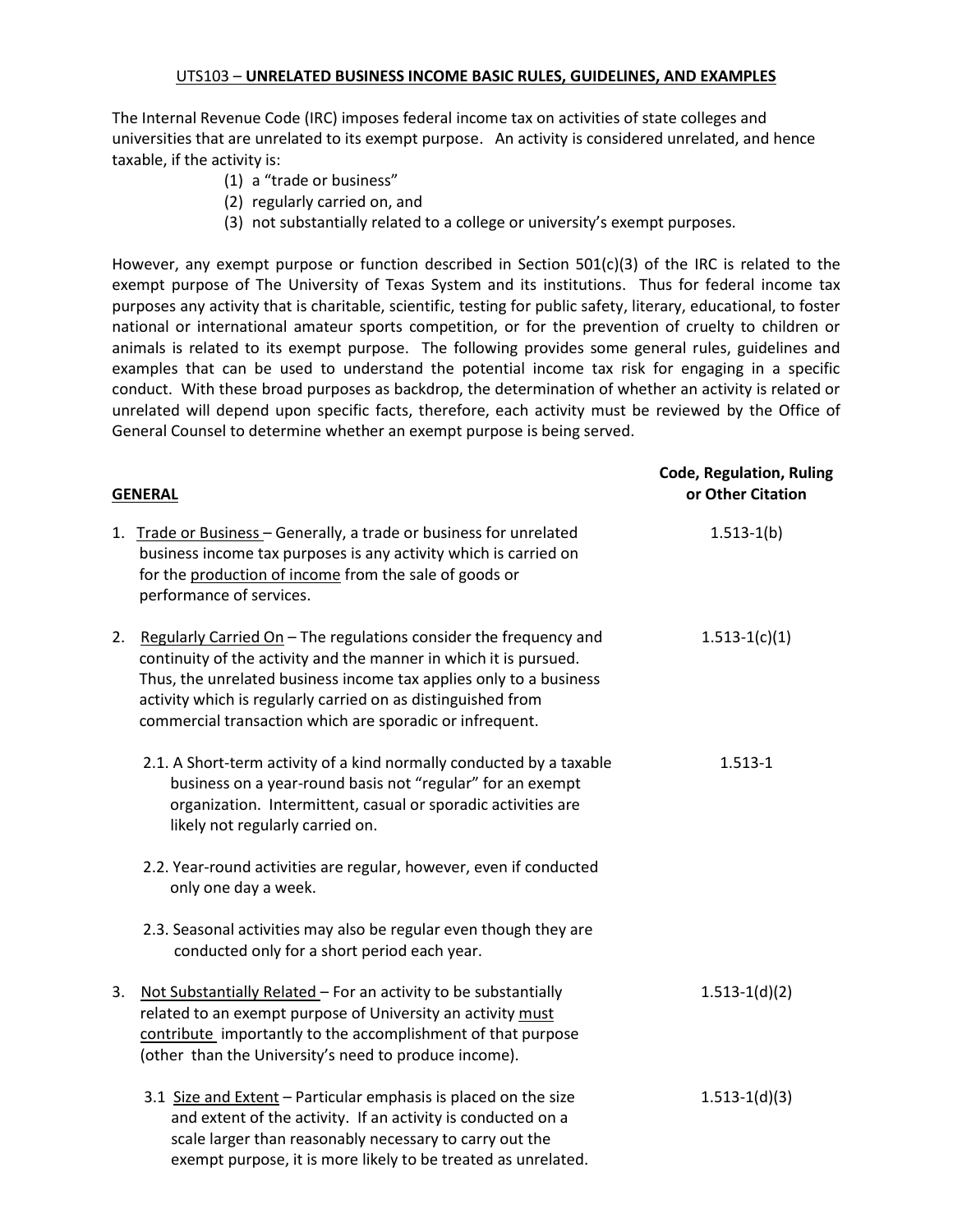3.2 Dual Use of Assets or Facilities – Use for both exempt and commercial purposes will not necessarily exempt the income derived from commercial use unless the business activity "contributes importantly" to the accomplishment of an exempt purpose.

## **STATUTORY EXCEPTIONS**

Even if an activity is an unrelated trade or business, the income derived can avoid taxation if it meets one of the following exceptions:

| 4. | Volunteer Labor - Any activity in which substantially all (probably<br>85%) of the work of the trade or business is performed without<br>compensation is exempt from tax. In assessing the contribution<br>made by volunteers, the IRS considers such factors as the<br>monetary value of the respective services rendered, the number of<br>hours worked, the intrinsic importance of the volunteer work<br>performed and the degree of reliance placed upon volunteers. | $1.513-1(e)(1)$ |
|----|---------------------------------------------------------------------------------------------------------------------------------------------------------------------------------------------------------------------------------------------------------------------------------------------------------------------------------------------------------------------------------------------------------------------------------------------------------------------------|-----------------|
| 5. | Convenience of University Members - Any unrelated activity<br>conducted primarily for the convenience of University students,<br>faculty, staff or patients is exempt from tax. The convenience<br>exception is applicable only to members of the University. Any<br>sales to nonmembers, e.g., the general public, are taxable unless<br>the sales are not "regular."                                                                                                    | $1.513-1(e)(2)$ |
|    | The IRS has ruled that alumni should be treated as the general<br>public since nothing in the Code treats alumni any differently than<br>the general public.                                                                                                                                                                                                                                                                                                              | PLR 8020010     |
| 6. | Donated Merchandise - The selling of merchandise, substantially<br>all (again probably 85%) of which was received as a gift or<br>charitable contributions is exempt regardless of whether the labor<br>to operate the activity is paid or unpaid.                                                                                                                                                                                                                        | $1.513-1(e)(3)$ |

#### **MODIFICATION TO INCOME**

In addition to the above exceptions, the IRC contains several modifications which effectively exempt various income streams from the unrelated business income tax. These modifications, which are generally inapplicable if debt-financed property is involved, include:

| 7. | Royalties – A royalty is the compensation paid to owners of a<br>patent, copyright, mineral interest or other property right for the                                                                                                                            | 512(b)(2)       |
|----|-----------------------------------------------------------------------------------------------------------------------------------------------------------------------------------------------------------------------------------------------------------------|-----------------|
|    | use of it or the right to exploit it. The royalty exclusion includes<br>overriding royalties, net profits royalties and royalty income<br>received from licenses by the University as the legal and beneficial<br>owner of patents assigned to it by inventors. | $1.512(b)-1(b)$ |
|    | 7.1 However, where the royalty income is derived in part from<br>the performance of services, the payment will not constitute<br>royalty income.                                                                                                                | 73-193          |
|    | 7.2 Income from renting of member or donor lists is royalties                                                                                                                                                                                                   | 513(h)(1)(B)    |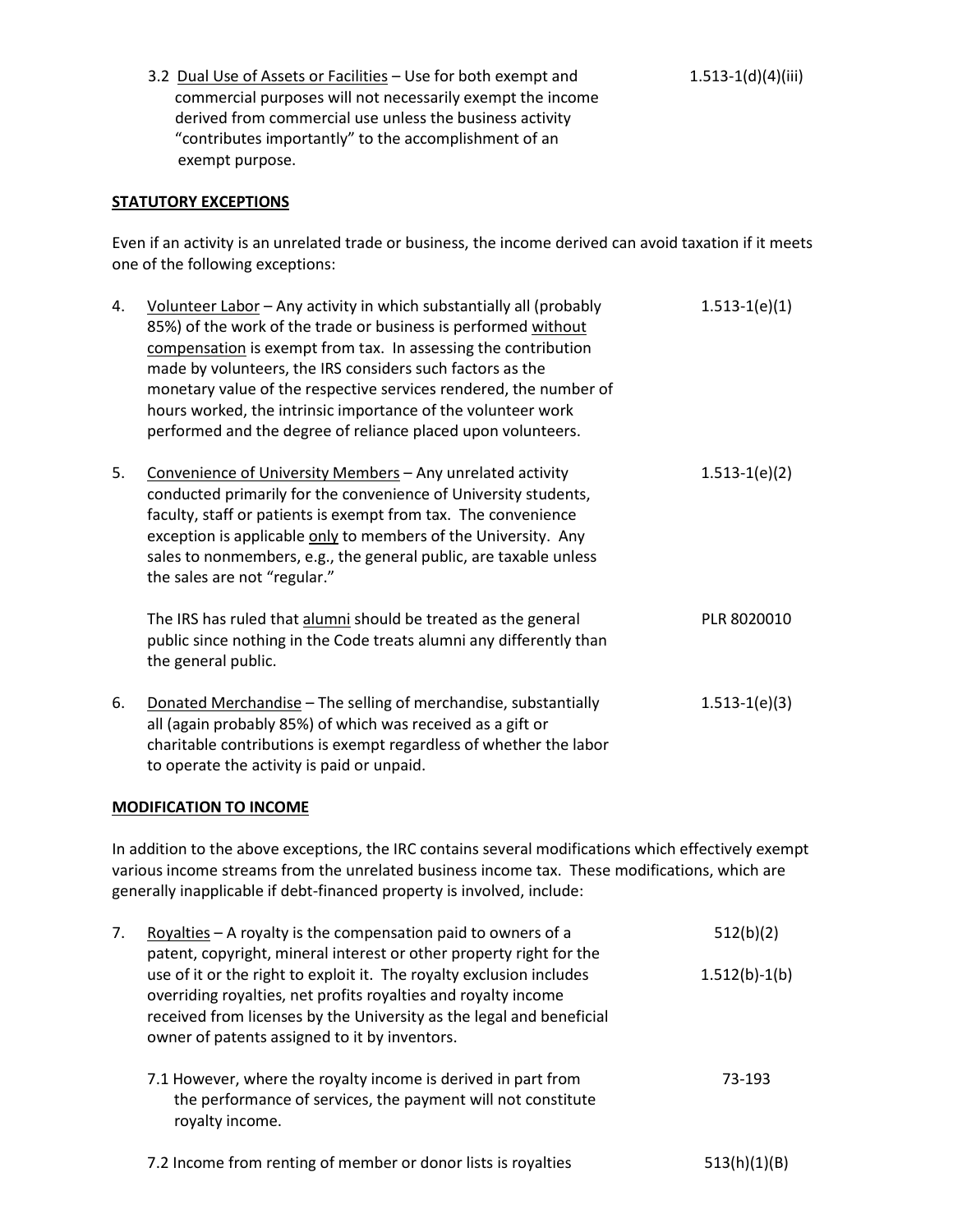|    | and excluded from unrelated business taxable income.                                                                                                                                                                                                                                                                                                                                                                                                                                                                    | 856-87, 94 T.C. No. 6, 2-<br>26-90 |
|----|-------------------------------------------------------------------------------------------------------------------------------------------------------------------------------------------------------------------------------------------------------------------------------------------------------------------------------------------------------------------------------------------------------------------------------------------------------------------------------------------------------------------------|------------------------------------|
| 8. | Rents - The rules for rents depend on whether the revenue is<br>derived from real or personal property or from a mixed lease of<br>both real and personal property.                                                                                                                                                                                                                                                                                                                                                     | $1.512(b)-1(c)$                    |
|    | 8.1 Real Property - Generally, rents from real property are<br>excluded.                                                                                                                                                                                                                                                                                                                                                                                                                                                | $1.512(b)-1(c)(ii)(a)$             |
|    | 8.2 Personal Property - There are three separate rules for rents<br>from personal property in a mixed lease:                                                                                                                                                                                                                                                                                                                                                                                                            | $1.512(b)-1(c)(ii)(b)$             |
|    | • If rent from personal property is "incidental" (i.e. 10% or<br>less) of the total rent received under the lease, then the<br>personal property rent is not subject to tax;<br>• If rent from personal property is 11-50% of the total rents<br>then the personal property is taxable in proportion to the<br>percent of personal property rent to total rent; and<br>• If rent from personal property is at least 51% then 100% of<br>the total rent is taxable.                                                      |                                    |
|    | 8.3 Rendering of Services - Amounts paid for the occupancy of<br>space do not qualify as excludable rents if the owner of the<br>property renders services for the convenience of the occupant.<br>Services are considered rendered for the convenience of the<br>occupant, if they are primarily for his or her convenience and<br>are not usually rendered in connection with the rental of rooms<br>or other space of occupancy only.                                                                                | $1.512(b)-1(c)(5)$                 |
|    | For example, the supplying of maid or linen services<br>constitutes such services whereas the furnishing of heat and<br>light, cleaning of public entrances, exits, stairways, or lobbies<br>does not. The renting of parking spaces where an attendant is<br>on duty is not considered to be rent from real property since<br>services (the attendant) are being provided. Similarly, the<br>provision of security services to a parking garage removes that<br>rental from being considered rental of real property4. |                                    |
|    | 8.4 Debt-Financed Property - The IRC contains an exception to<br>the debt-financed property rules for the acquisition of real<br>estate by "qualified organizations," including educational<br>institutions. The term "acquisition indebtedness" does not<br>include debt incurred by a qualified organization to purchase<br>real property where the following conditions are present:                                                                                                                                 | 514(c)(9)(c)(i)                    |
|    | (a) the purchase price is a fixed amount<br>(b) the amount of an indebtedness and the time for payment of<br>such indebtedness are not dependent on revenue, income,<br>or profits derived from the real property<br>(c) the real property is not leased back to the seller or a party<br>related to the seller, and<br>(d) if the real property is held by a partnership and one or more<br>of the partners is not a qualified organization, then                                                                      |                                    |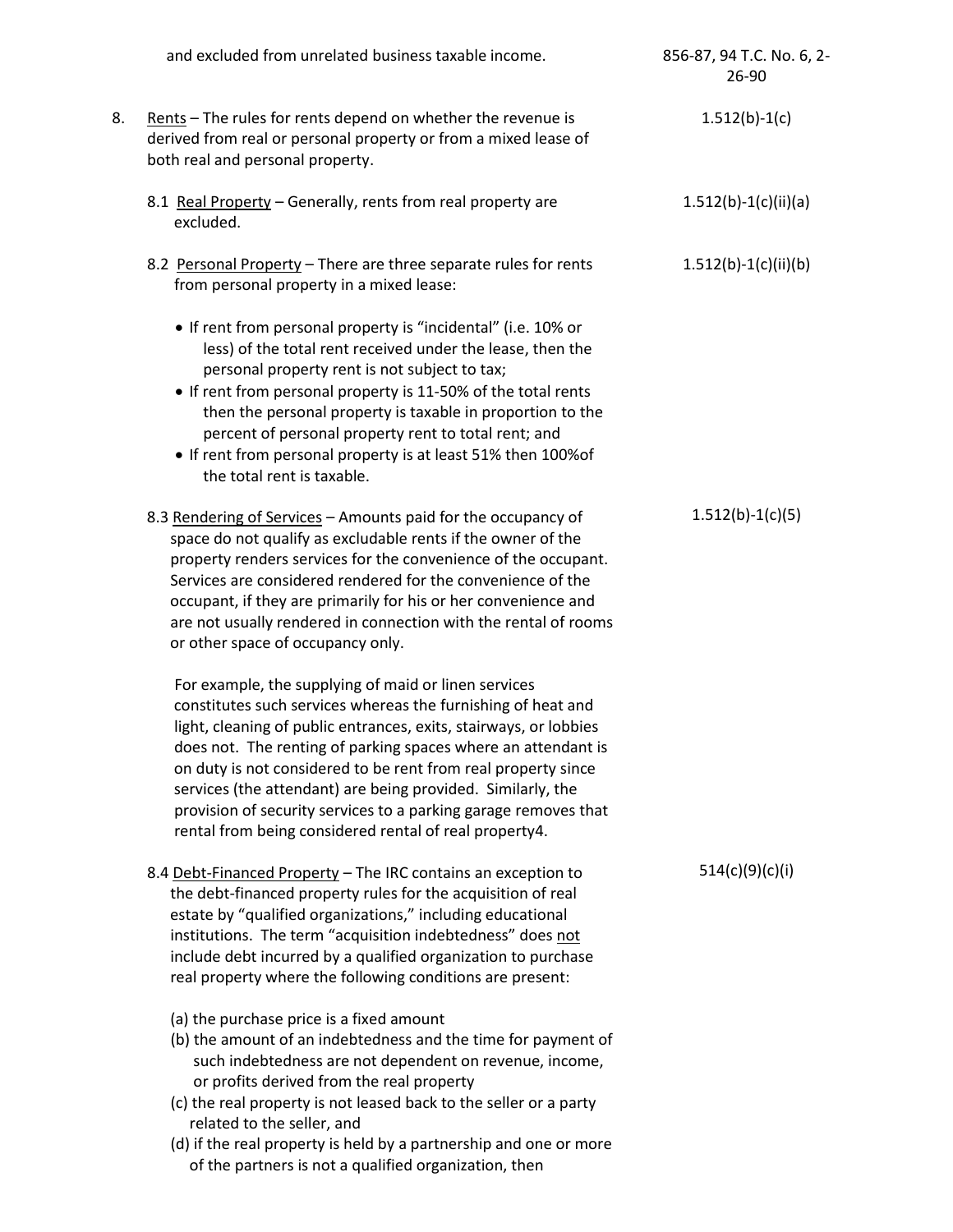|     | allocations to the partners must be qualified allocations or<br>must not have as a principal purpose the avoidance of<br>income tax                                                                                                                                                                                                  |                         |
|-----|--------------------------------------------------------------------------------------------------------------------------------------------------------------------------------------------------------------------------------------------------------------------------------------------------------------------------------------|-------------------------|
|     | 8.5 Percentage Rents - Rents based on profits or income derived<br>by a tenant of real property do not qualify for this exclusion.<br>However, rents can be based on a fixed percentage of gross<br>receipts or sales.                                                                                                               | $1.512(b)-1(c)(2)(iii)$ |
| 9.  | Sponsored Research -- General - Income from certain research<br>grants or contracts may be exempt from the unrelated business<br>income tax depending on the type of research. The following<br>research is exempt:                                                                                                                  |                         |
|     | - research performed for any level of government;<br>- research performed by a college, university, or hospital "for any<br>person"; and                                                                                                                                                                                             | 512(b)(7)<br>512(b)(8)  |
|     | - research performed for any person by an organization operated<br>primarily for purposes of carrying on "fundamental" research (as<br>distinguished from "applied"), the results of which are freely made<br>available to the general public                                                                                        | 512(b)(9)               |
|     | The regulations further limit these exclusions by providing that<br>ordinary testing, inspection of products or materials, and other<br>research incidental to commercial or industrial operations is<br>taxable.                                                                                                                    | $1.512(b)-1(f)(4)$      |
| 10. | Clinical Trial/Drug Testing - Drug studies are not research and are<br>normally taxable but may be made exempt by involving medical<br>training or patient care:                                                                                                                                                                     |                         |
|     | FDA drug testing in which drugs are offered to patients who<br>$\bullet$<br>have the disease for which eventual commercial use of a<br>particular drug is intended, as contrasted to patients<br>receiving care for unrelated medical reasons, has been<br>determined to be a related activity exempt from UBIT.                     | PLR 8230002             |
|     | Testing of drugs solely to meet FDA requirements is taxable<br>$\bullet$<br>even thought the test results are freely available for<br>publication if it is not established that the testing contributes<br>to the training of students or to patient care.                                                                           | 68-373                  |
|     | Outside laboratory testing services providing an additional<br>$\bullet$<br>supply of human tissue samples needed for the training of<br>medical students, interns, residents, medical technologists<br>and nurses do not constitute an unrelated trade or business<br>by virtue of contributing importantly to a hospital's medical | 85-109                  |
|     | education program.<br>Where the performance of diagnostic laboratory testing is<br>٠<br>otherwise available within the community, testing of<br>specimens from private office patients of a hospital's staff<br>physicians constitutes an unrelated trade or business subject<br>to UBIT.                                            | 85-110                  |
|     | Otherwise taxable drug testing conducted by students is<br>exempt.                                                                                                                                                                                                                                                                   | PLR 7936006             |
|     | Experimental construction and production testing by                                                                                                                                                                                                                                                                                  | PLR 8445007             |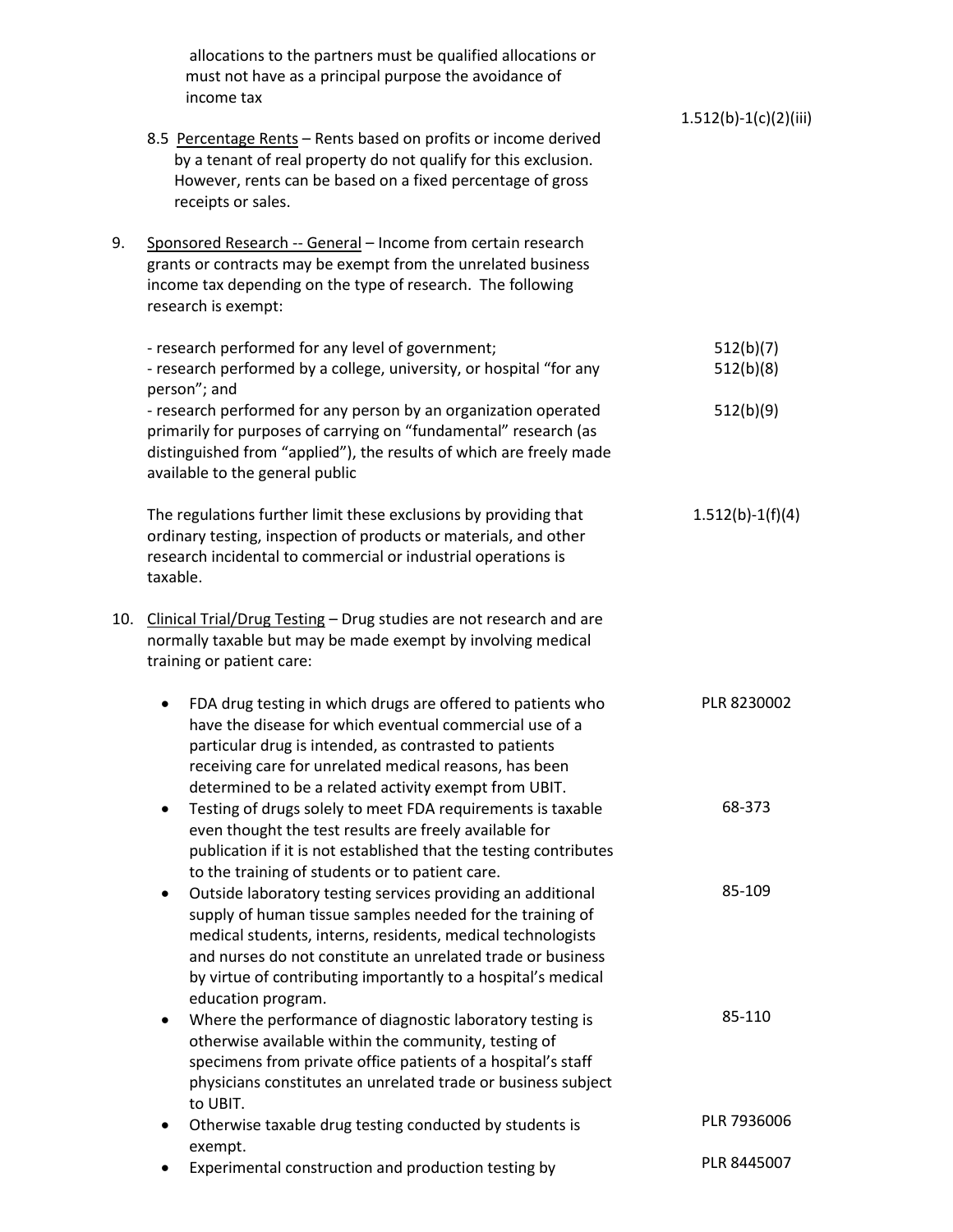students that was more than incidental was found exempt. Clinical testing of developmental equipment apart from student involvement was subject to UBIT. PLR 7902019 **SPECIAL CIRCUMSTANCES** 11. There are special circumstances when an unrelated activity may be recognized as serving an exempt purpose. Whether such unique circumstances exist will be decided on a case-by-case basis. The following are examples of unique circumstances: Services or facilities otherwise unavailable in the community that fulfill an important community or medical need (see below) and Services, facilities, or equipment which are technically advanced or unique. 85-110, 1985-2 C.B. 166 **HOSPITAL SERVICES** 12. Hospital Services Provided to Non-patients – Revenue generated from hospital pharmacy sales to non-patients and laboratory tests of a non-patient specimen is considered unrelated business income. 513(a)(2) 13. Pharmacies - Pharmacy sales to the public directly competes with commercial pharmacies and are considered an unrelated unless the activity exists primarily for the convenience of patients and hospital staff. Proceeds from sales made by a tax-exempt hospital pharmacy to private patients have been held unrelated income where the sales are far from casual, and the profits are "substantial." 68-374 68-375 1.513-1(b) TAM8349006 14. Lab Testing – Like pharmacy sales, laboratory testing of specimens from outside patients is potentially in competition with commercial enterprises performing the same function. This activity will be unrelated unless the testing exists primarily for the benefit of the exempt hospital's patients and employees or students are a part of an established teaching program. Rev Rul 85-109, 1985-2 C.B. 165 Announcement 92-83, 1992-22 I.R.B. 59 15. Community Need Exception – Testing of non-patient specimen may fulfill an important community need and thus serve an exempt purposes. For example, if testing facilities are unavailable within a reasonable distance of a hospital's service area, or are clearly unable or inadequate to conduct tests needed by non-patients, a hospital's testing service may further its exempt function of promoting community health. 85-110, 1985-2 C.B. 166 TAM201428030 PLR9851054 Announcement 92-83, 1992-22 I.R.B. 59 TAM8246018 16. Hospital Patients – Providing healthcare services is related and the the following persons are considered "patients" of a hospital for purposes of IRC 513(a)(2): inpatients (receiving general or emergency diagnostic, therapeutic, or preventive health services); a former patient refilling a prescription; and a person receiving medical services as part of a hospital administered home care 68-376, 1968-2 C.B. 246

program, or receiving medical care and services in a hospital

affiliated extended care facility.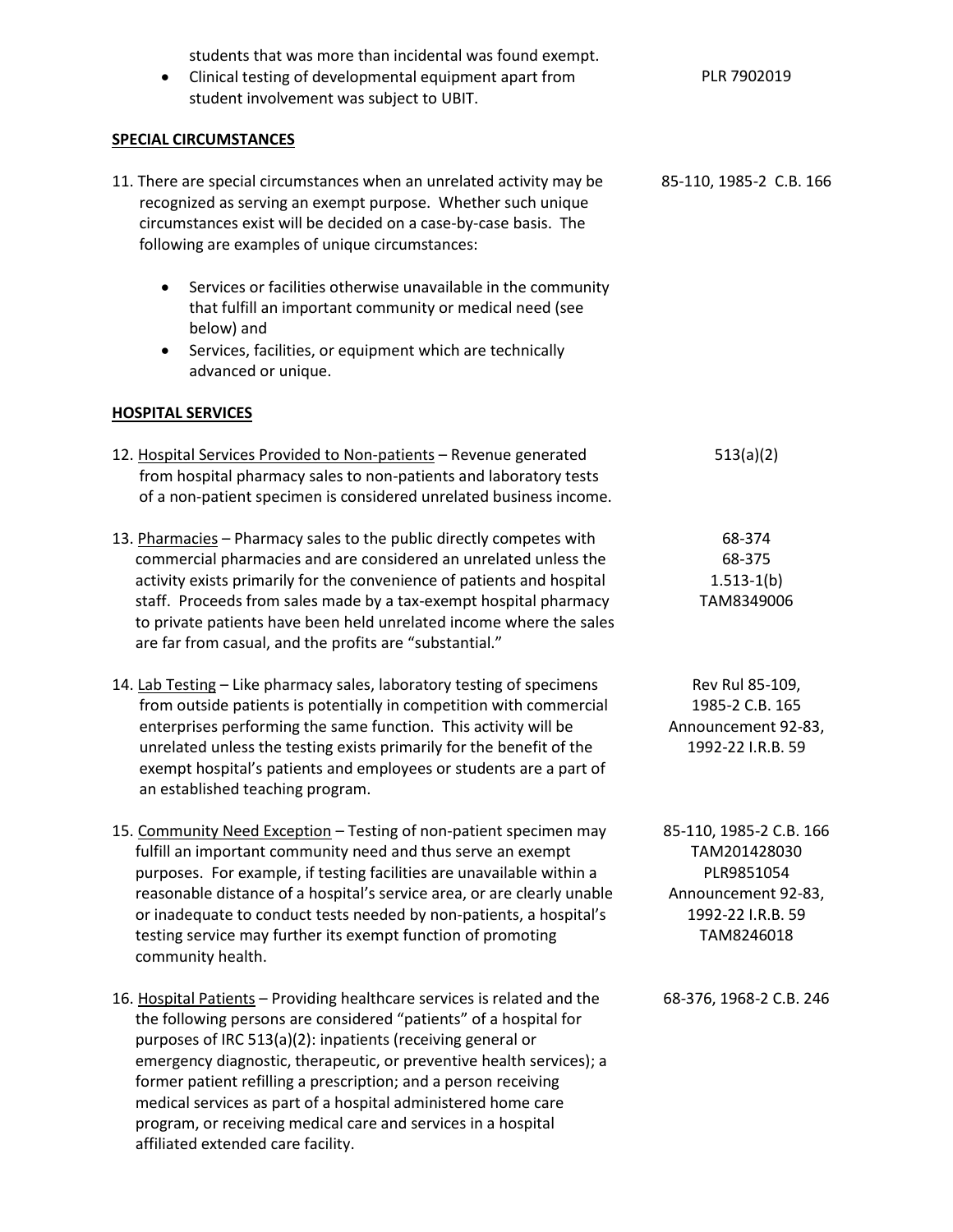The IRS has ruled that private patients of doctors who are affiliated with the hospital but engaged in private practice in a nearby building are to be regarded as the general public.

- 17. Services Provided to Another Tax Exempt Hospital Performing certain service (i.e. data processing, purchasing, warehousing, billing and collection, food, laboratory, printing, clinical communications, industrial engineering, records center, personnel selection, personnel testing, training, and education, and etc.) for other exempt hospitals do not constitute unrelated business income if the:
	- services are provided at a fee that does not exceed actual costs including straight-line depreciation and reasonable rate of return on capital goods used to provide the service,
	- services are furnished solely to hospitals service not more than 100 in patients, and
	- services are consistent with the recipient hospital's exempt function

 The exception, however, does not apply to services not listed above, such as laundry services. An exempt hospital performing laundry services for another hospital is engaged in an unrelated trade or business.

18. Services Provided to a Hospital not Tax-Exempt – As with services provided to a non-patients, the income received from services provided to a hospital which is not tax-exempt will be considered unrelated.

# **ADVERTISING**

19. Advertising – The sale of advertising will be taxable even if the activity is carried on within a larger complex of other endeavors which are substantially related to an organization's exempt purpose (e.g., the publication of a newsletter, magazine or scholarly journal).

 Related Advertising – Ads in a college newspaper as part of an instructional program which serves an "informational function" as opposed to serving a means of stimulating demand for products may be considered related to an organization's exempt purpose.

 Unrelated Advertising – General consumer advertising in an exempt organization's journal is considered a "unrelated trade or business" since it does not "contribute importantly" to the organization's exempt purpose.

 Student Participation – Students actively soliciting, selling and publishing advertisements as part of a learning process under the supervision and instruction of the University is related. 1.513-1(d)(4)(iv), Ex. (5)

#### **JOINT VENTURES & PARTNERSHIPS Announcement 92-83**

69-633, 1969-2 C.B. 121 HCSC-Laundry v. United States , 450 U.S. 1 (1981)

513(a)(2)

513(c)

1.513-1(d)(4)(iv)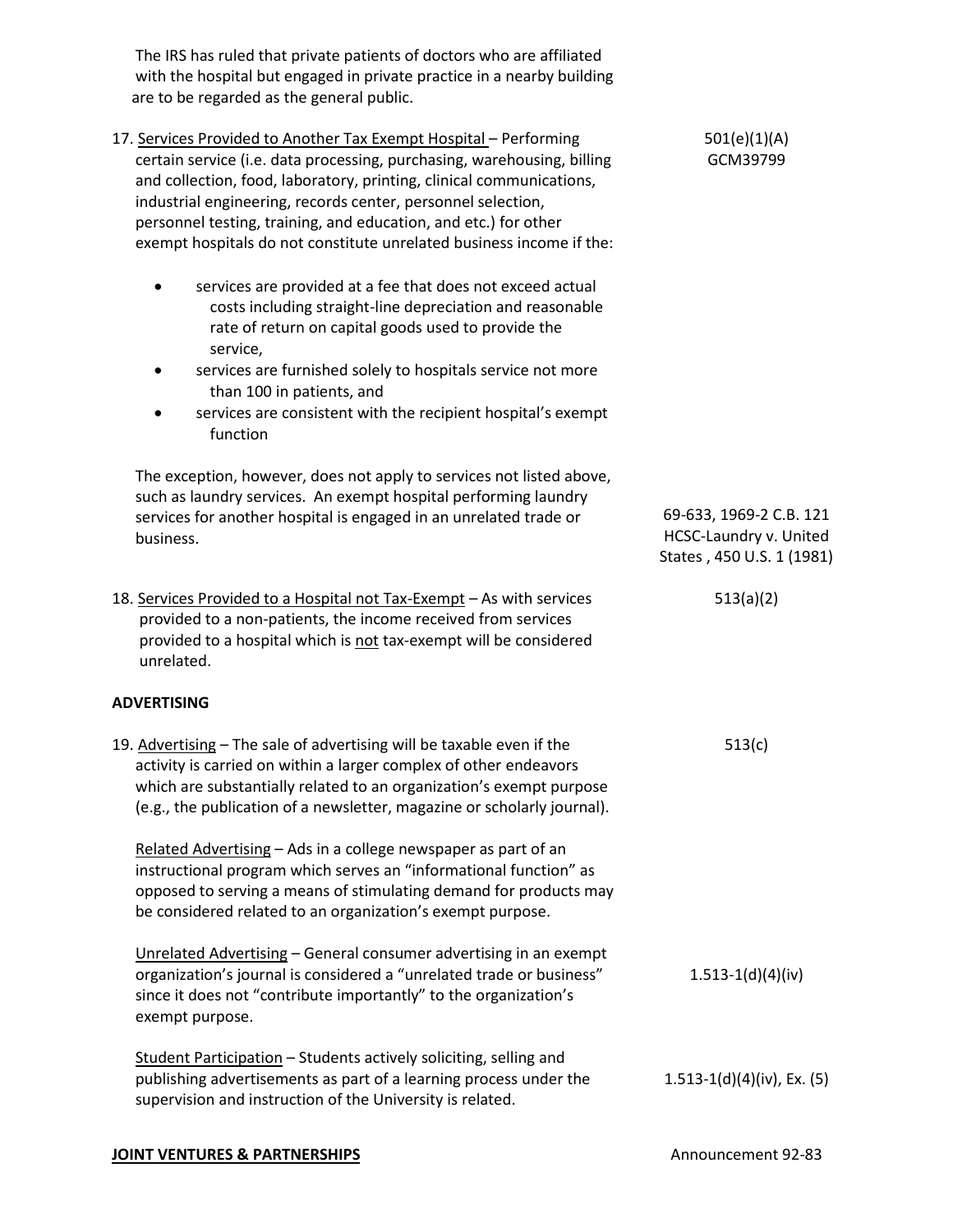20. Joint ventures and partnerships must be scrutinized to ensure that the University is not serving a for-profit entity. Generally, income from a joint venture will not be taxable if it contributes importantly to an exempt purpose or it is carried on for the convenience of the University community.

## **RELIEF OF GOVERNMENTAL BURDEN**

21. The phrase "lessening the burdens of government" is one of several exempt purposes by which an organization may qualify for tax exempt status.

 To determine whether an activity qualifies for this exemption, first, it is necessary to identify the functions that the government unit considers to be its burdens and, second, under what conditions an organization's activities are to be recognized as actually "lessening" such burdens.

- 21.1 Identification of Governmental Burden In order for an activity to be considered a governmental burden there must be an "objective manifestation" on the part of the government that it considers a particular activity to be one of its burdens. For example, the governmental unit may invite the University to take part in an activity actually being performed by the government, or act jointly with the university in the conduct of an activity. However, the fact that an organization is engaged in an activity that is sometimes undertaken by a government or that the government (or one of its officials) expresses approval of the organization and its activities is insufficient to establish that the organization is lessening the burdens of government.
- 21.2 Lessening the Governmental Burden In determining that an organization actually lessens a governmental burden it is necessary to consider such factors as whether the government:
	- has previously undertaken the activity;
	- will be exercising ongoing supervision of the activity;
	- has formally recognized by legislative or other official actions that the organization is acting on behalf of the government.

 A favorable working relationship between the organization and The governmental unit it purports to serve is a strong indication that the activity lessens the burdens of government.

Rev. Rul. 79-222 Service Bolt & Nut Co. v. Commissioner , 724 F.2d 519 (6th Cir. 1983), aff'g, 78 T.C. 812 (1982)

1.501(c)(3)-1(d)(2)

GCM 37401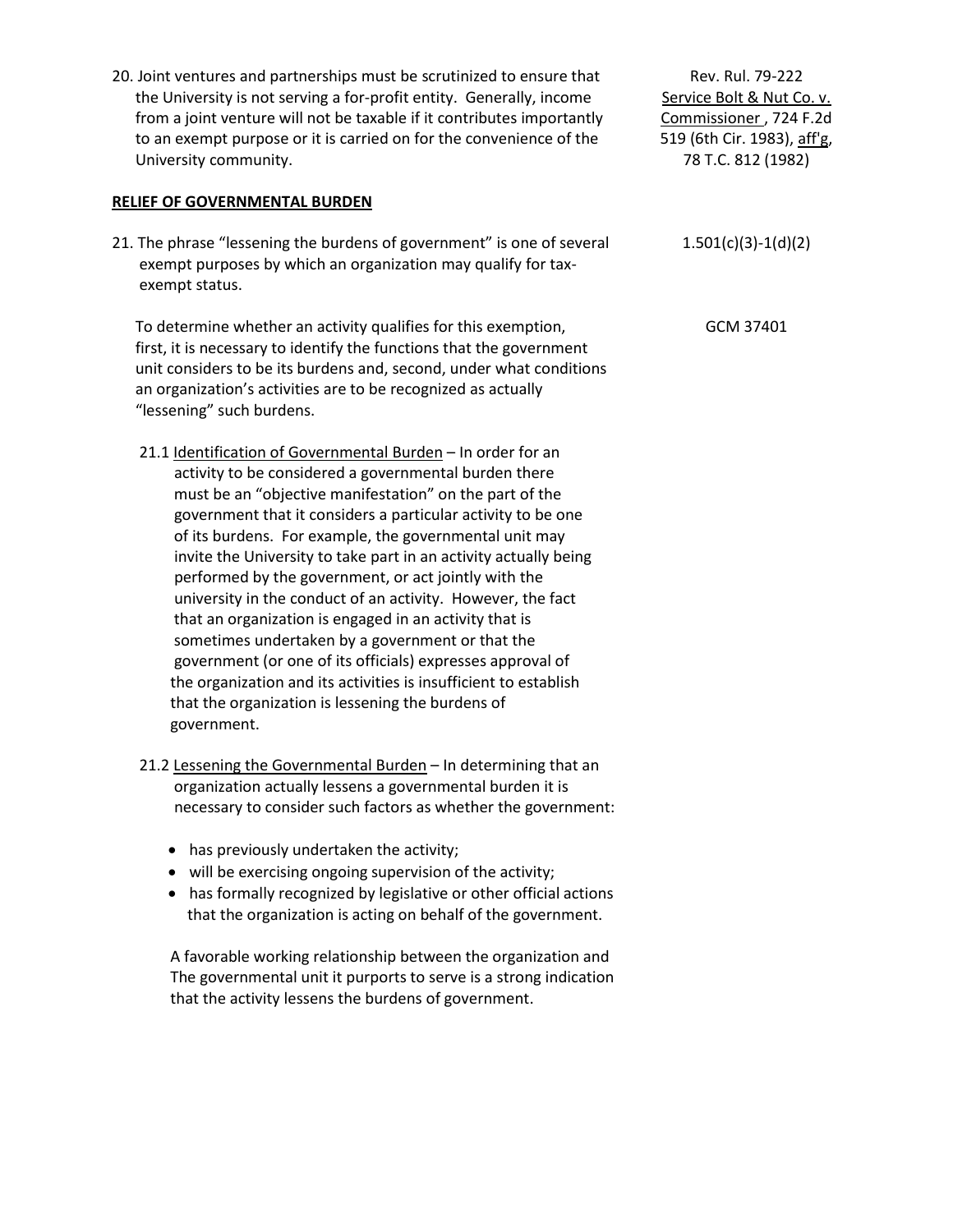# **EXAMPLES OF ACTIVITIES THAT MAY CREATE UNRELATED BUSINESS INCOME TAX**

| <b>Activity Unit</b>                                                    | <b>Activity Description</b>                                                                                                                                                                                                                                                                                                                                                                                                                                                                                                                                                                                                                                                                                                                                                                                                                                                          |  |  |
|-------------------------------------------------------------------------|--------------------------------------------------------------------------------------------------------------------------------------------------------------------------------------------------------------------------------------------------------------------------------------------------------------------------------------------------------------------------------------------------------------------------------------------------------------------------------------------------------------------------------------------------------------------------------------------------------------------------------------------------------------------------------------------------------------------------------------------------------------------------------------------------------------------------------------------------------------------------------------|--|--|
| <b>Computer Center, Academic</b><br><b>Computing, Computer Services</b> | Sale of computer services to non-university users<br>$\bullet$<br>Sale of computer services to non-profit research institutes<br>٠<br>and governmental agencies<br>Sale of programming services to non-university users<br>$\bullet$                                                                                                                                                                                                                                                                                                                                                                                                                                                                                                                                                                                                                                                 |  |  |
| <b>Business Administration, Arts,</b><br>Management, etc.               | Sale of advertising space in periodicals [Note: If there is both<br>$\bullet$<br>advertising and circulation revenue, tax is paid on the lower<br>of the net advertising revenue or net combined<br>advertising/circulation revenue. If there is no advertising<br>revenue, no tax is paid on circulation revenue.]                                                                                                                                                                                                                                                                                                                                                                                                                                                                                                                                                                  |  |  |
| <b>Recreational Sports</b>                                              | Rental of recreation equipment to the general public and<br>$\bullet$<br>alumni<br>Sale of recreation membership cards (swimming privilege,<br>etc.) to the general public and alumni                                                                                                                                                                                                                                                                                                                                                                                                                                                                                                                                                                                                                                                                                                |  |  |
| Plant                                                                   | Provision of substantial services or use of personal property<br>$\bullet$<br>in connection with rental of real property<br>Rental of hotel lodging, meeting halls or student housing to<br>$\bullet$<br>non-university users<br>Rental of office space to non-university users<br>$\bullet$<br>Rental of personal property such as telescopes, microscopes<br>$\bullet$<br>or other technical equipment to non-university users<br>Sales of excess utility capacity of non-university entities,<br>including contractors working on university projects<br>Note: Income from operating a performing arts theater or<br>sponsoring symphony concerts open to the public and<br>employing professional performers will be nontaxable<br>because these contribute importantly to the overall<br>educational function of a university - Reg. 1.513-<br>1(d)(4)(iv)[Example (2)] (1987). |  |  |
| <b>Parking Services</b>                                                 | Rental of parking spaces to non-university users with<br>services (attendant, guard, etc.) provided                                                                                                                                                                                                                                                                                                                                                                                                                                                                                                                                                                                                                                                                                                                                                                                  |  |  |
| <b>Analytical Laboratory</b>                                            | Sale of routine analytical services to non-university users<br>Rental of laboratory facilities to non-university users<br>$\bullet$<br>Rental of scientific instruments to non-university users<br>$\bullet$                                                                                                                                                                                                                                                                                                                                                                                                                                                                                                                                                                                                                                                                         |  |  |
| Ophthalmology                                                           | Sale of ophthalmology services to a private company<br>Sale of contract lens services to non-university users                                                                                                                                                                                                                                                                                                                                                                                                                                                                                                                                                                                                                                                                                                                                                                        |  |  |
| Pathology                                                               | Sale of drug testing services to outside employers<br>$\bullet$                                                                                                                                                                                                                                                                                                                                                                                                                                                                                                                                                                                                                                                                                                                                                                                                                      |  |  |
| <b>Pediatrics</b>                                                       | Metabolic Genetics Screening Laboratory analytical services<br>to non-university users                                                                                                                                                                                                                                                                                                                                                                                                                                                                                                                                                                                                                                                                                                                                                                                               |  |  |
| <b>Hydraulics Lab</b>                                                   | Sale of calibration services to non-university users<br>$\bullet$                                                                                                                                                                                                                                                                                                                                                                                                                                                                                                                                                                                                                                                                                                                                                                                                                    |  |  |